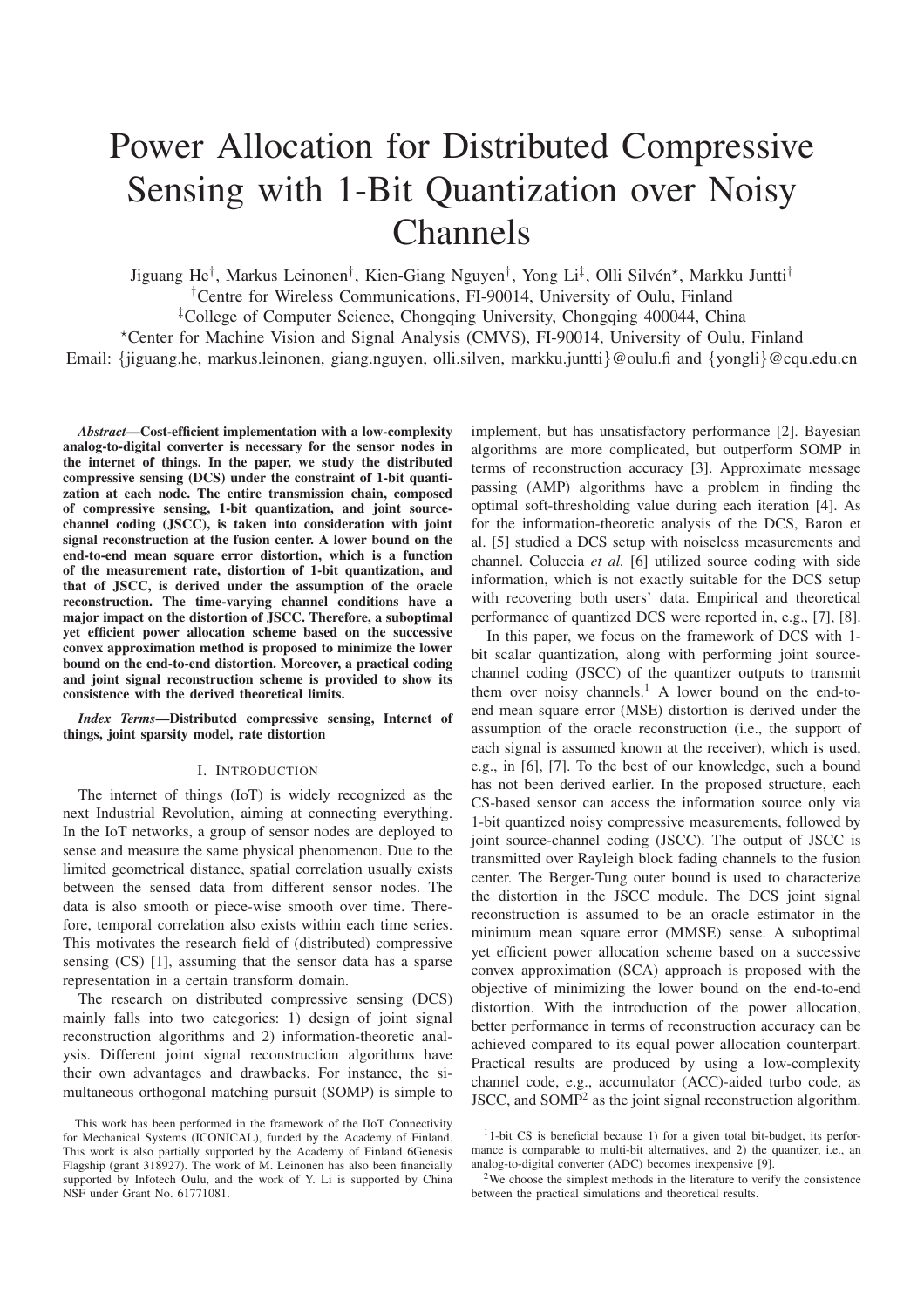#### II. PRELIMINARIES

# *A. Compressive Sensing*

CS is a promising technique for reconstructing sparse signals from limited number of measurements (far less than the dimension of the signal) [10]. The source signal  $\mathbf{s} \in \mathbb{R}^{N \times 1}$  is compressively sampled by a measurement matrix  $\mathbf{\Phi} \in \mathbb{R}^{M \times N}$ with  $M < N$  and corrupted by a measurement noise  $z \in$  $\mathbb{R}^{M \times 1}$ . The measurement vector  $y \in \mathbb{R}^{M \times 1}$  can be expressed as

$$
y = \Phi s + z. \tag{1}
$$

The source signal  $s = \Psi u$  is assumed to have a sparse representation in a transform domain, where  $\Psi \in \mathbb{R}^{N \times N}$  is usually an orthonormal matrix, i.e.,  $\Psi^T \Psi = I_N$ , with  $()^T$ denoting the transpose and  $\mathbf{I}_N$  being the identity matrix with dimension  $N \times N$ , and u is the sparse transform coefficient vector. The support of u is expressed as  $\Omega_{\mathbf{u}} = \{i | u_i \neq 0\},\$ and the cardinality of  $\Omega_{\mathbf{u}}$  is K, i.e.,  $|\Omega_{\mathbf{u}}| = K$ . One of the well-known properties of  $\Phi$  is mutual coherence [11], i.e.,

$$
\mu \triangleq \max_{i \neq j} |\phi_i^T \phi_j|,\tag{2}
$$

where  $\phi_i$  is the *i*-th column of  $\Phi$ . Under the assumption that each column of  $\Phi$  is normalized to 1, we have  $0 \leq \mu \leq 1$ . The smaller the value of  $\mu$ , the better the measurement matrix.

# *B. Distributed Compressive Sensing*

*1) Joint Sparsity Model:* In the literature, there are three classic joint sparsity models (JSMs) [5] to characterize the relationship among the correlated sparse signals. JSM-1 supposes that the signals have a common sparse component but different sparse innovations. JSM-2 assumes that the sparse signals have the same support but different non-zero elements (correlation may also exist for the non-zero elements). JSM-3 supposes that the signals have a common non-sparse component but different sparse innovations.

*2) Joint Signal Reconstruction:* Unlike in reconstructing a single signal, the signals can be reconstructed efficiently in a joint fashion if there exists certain correlation among the signals, e.g., in the support and/or values. Namely, leveraging the inter-signal correlation is expected to improve the reconstruction performance. The joint signal reconstruction algorithms fall into four major categories, i.e., simultaneous OMP [2], Bayesian learning [3], AMP [4], and deep learning [12].

#### III. SYSTEM MODEL

The IoT network is divided into different disjoint clusters with different tasks. Each cluster has an access point (AP), acting as a fusion center that collects the data from different sensor nodes, processes the data, and sends it to the remote center processing unit (CPU). Fig. 1 illustrates an IoT network with three clusters. The functionality of each sensor node is to sense, quantize, encode, and transmit the sensed data to the AP within the cluster via a wireless link.

To be specifical, we focus on a two-sensor DCS network, like Cluster 1 in Fig. 1, and assume JSM-2 signals. The block diagram of the entire DCS network is detailed in Fig. 2. We



Fig. 1: An example of an IoT network.



Fig. 2: The entire signaling chain at the sensor nodes and joint signal reconstruction at the fusion center.

assume that each non-zero element of the sparse coefficient vectors  $\mathbf{u}_1$  and  $\mathbf{u}_2$  follows the independent and identically distributed (i.i.d.) Gaussian  $\mathcal{N}(0, 1)$ . The relation between  $\mathbf{u}_1$ and  $\mathbf{u}_2$  is formulated by the first-order Gauss Markov process as

$$
\mathbf{u}_{2,\Omega_{\mathbf{u}_2}} = \rho \mathbf{u}_{1,\Omega_{\mathbf{u}_1}} + \sqrt{1 - \rho^2} \mathbf{i},\tag{3}
$$

$$
\mathbf{u}_{2,\Omega\setminus\Omega_{\mathbf{u}_2}} = \mathbf{u}_{1,\Omega\setminus\Omega_{\mathbf{u}_1}} = \mathbf{0},\tag{4}
$$

where  $\Omega = \{1, 2, \dots, N\}, \Omega_{u_1} = \Omega_{u_2}, |\Omega_{u_1}| = |\Omega_{u_2}| = K,$  $\mathbf{u}_{i,\Omega_{\mathbf{u}_i}}$  is a vector consisting of all the non-zero elements in  $\mathbf{u}_i$ , for  $i = 1, 2, \Omega \backslash \Omega_{\mathbf{u}_i}$  is the complement of set  $\Omega_{\mathbf{u}_i}$ , **0** is an allzero vector,  $\rho$  is the correlation coefficient determining the correlation level between  $\mathbf{u}_{1,\Omega_{\mathbf{u}_1}}$  and  $\mathbf{u}_{2,\Omega_{\mathbf{u}_2}}$ , and  $\mathbf{i} \sim \mathcal{N}(\mathbf{0}, \mathbf{I}_K)$ . The source signals  $s_1$  and  $s_2$  can be expressed as

$$
\mathbf{s}_i = \mathbf{\Psi}_i \mathbf{u}_i, \text{ for } i = 1, 2. \tag{5}
$$

Without loss of generality, we assume that  $\Psi_1 = \Psi_2 = \Psi$ .

The source signals are separately sensed through a measurement matrix as

$$
\mathbf{y}_i = \mathbf{\Phi}_i \mathbf{s}_i + \mathbf{z}_i, \text{ for } i = 1, 2,
$$
 (6)

where each element of  $\Phi_i \in \mathbb{R}^{M_i \times N}$  follows  $\mathcal{N}(0, \frac{1}{M_i})$  and  $z_i \sim \mathcal{N}(0, \sigma_{z_i}^2 \mathbf{I}_{M_i})$ . We assume that  $\Phi_1$  and  $\Phi_2$  are fixed and known at the decoder.

The 1-bit scalar quantizer in Fig. 2 is described as

$$
\mathcal{Q}_i : \mathbb{R} \to \mathbb{B},\tag{7}
$$

where  $\mathbb{B} = \{0, 1\}$ . For a realization of  $y_{i,j}$  (with  $y_{i,j}$  denoting the  $j$ -th element of  $y_i$ ), the quantizer operates as follows:

$$
\mathcal{Q}_i(y_{i,j}) = \begin{cases} 1, & \text{if } y_{i,j} \ge 0, \\ 0, & \text{if } y_{i,j} < 0. \end{cases} \tag{8}
$$

The code points of  $Q_i$  are set as the points that minimize the MSE distortion  $E[|\tilde{y}_{i,j} - y_{i,j}|^2]$ , where  $\tilde{y}_{i,j}$  is given as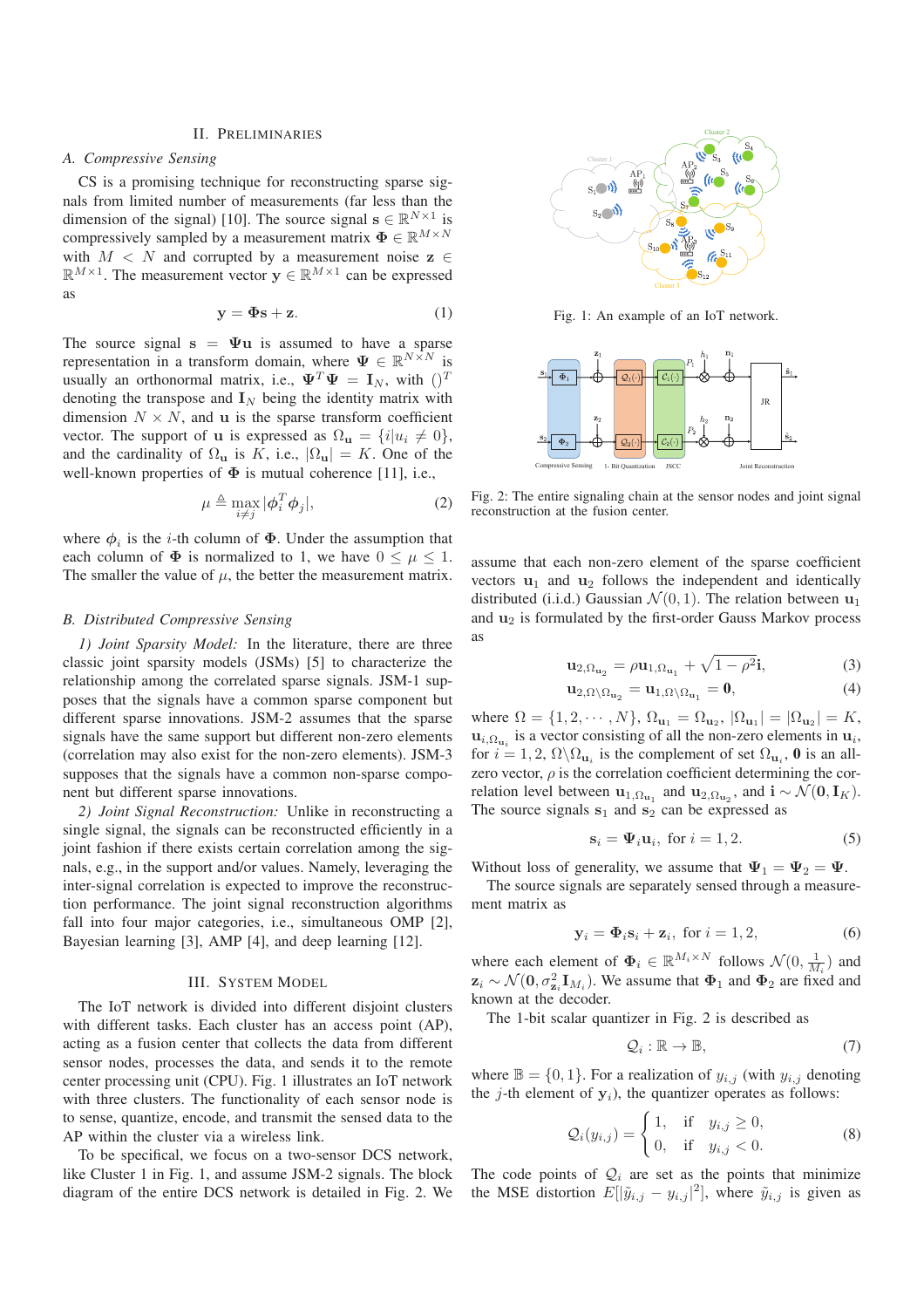$\sqrt{2/\pi}\sigma_{y_i}$  for region  $y_{i,j} \geq 0$  and  $-\sqrt{2/\pi}\sigma_{y_i}$  for region  $y_{i,j} < 0$  for  $i = 1, 2, j = 1, \dots, M_i$ , and

$$
\sigma_{\mathbf{y}_i} = \sqrt{K/M_i + \sigma_{\mathbf{z}_i}^2},\tag{9}
$$

which follows from the Central Limit Theorem (CLT) with  $N \to \infty$  and  $\lim_{N \to \infty} K/N$  being constant [6].

The output of the quantizer is further encoded by a JSCC, defined as

$$
C_i: \mathbb{B}^{M_i} \to \mathbb{B}^{J_i},\tag{10}
$$

with the joint transmission rate  $R_{J,i} = \frac{M_i}{J_i}$ . Each encoder output has a transmit power constraint  $P_i$ . We assume that the encoded data sequences are transmitted to the fusion center over orthogonal i.i.d. Rayleigh block fading channels. The channel coefficients are denoted as  $h_1$  and  $h_2$ , which follow  $\mathcal{CN}(0,1)$ .

At the fusion center, joint signal reconstruction is operated after receiving the encoded signals from the sensor nodes. Joint source-channel decoding (JSCD) is carried out by utilizing the correlation information of quantizer outputs, $3$  followed by dequantization and joint signal reconstruction of the DCS part with final outputs  $\hat{\mathbf{s}}_1$  and  $\hat{\mathbf{s}}_2$ . The end-to-end distortion is defined as

$$
D_{\text{End}} = \sum_{i=1}^{2} D_{\text{End},i} = \sum_{i=1}^{2} E\{||\mathbf{s}_i - \hat{\mathbf{s}}_i||_2^2\}.
$$
 (11)

# IV. END-TO-END DISTORTION ANALYSIS AND POWER ALLOCATION

#### *A. End-to-End Distortion Analysis*

The end-to-end distortion in (11) is a function of the measurement rate  $(R_{M,i} = \frac{M_i}{N})$ , quantization rate  $(R_{Q,i} = 1)$ , joint transmission rate ( $R_{J,i} = M_i/J_i$ ), transmit powers ( $P_i$ ), and instantaneous channel coefficients  $(h_i)$ , i.e.,

$$
D_{\text{End},i} = f_i(R_{M,1}, R_{M,2}, R_{Q,1}, R_{Q,2}, ...
$$
  
\n
$$
R_{J,1}, R_{J,2}, P_1, P_2, h_1, h_2), \text{ for } i = 1, 2.
$$
 (12)

Since a closed-form expression for  $D_{\text{End},i}$  seems technically infeasible, we next derive a lower bound on the end-to-end distortion under the assumption of the oracle DCS reconstruction.

The output sequences of the 1-bit quantizers, denoted by  $q_1$ and  $q_2$ , are correlated (even though each of them is uniformly distributed), and the correlation depends on the value of  $\rho$ in (3).  $q_1$  and  $q_2$  can be modeled by the bit-flipping model as

$$
q_{1,j} = q_{2,j} \oplus e_j, \text{ for } j = 1, 2, \cdots, \min\{M_1, M_2\},\qquad(13)
$$

where  $e_i$  is an i.i.d. binary variable with  $Pr(e_i = 1) = p$  $f(\rho)$ . The larger the value of  $\rho$ , the smaller the value of p. The calculation of p is based on the joint probability of  $y_{1,i}$ and  $y_{2,j}$ , i.e.,

$$
p = 2\Pr(y_{1,j} > 0, y_{2,j} < 0) = \int_0^{+\infty} \int_{-\infty}^0 f(y_{1,j}, y_{2,j}) dy_{1,j} dy_{2,j},\tag{14}
$$

<sup>3</sup>The correlation information can be estimated during the decoding process [13].

where

$$
f(y_{1,j}, y_{2,j}) = \frac{\exp\{-1/2[y_{1,j} y_{2,j}]\Sigma^{-1}[y_{1,j} y_{2,j}]^T\}}{\sqrt{(2\pi)^2|\Sigma|}},
$$
 (15)

and  $\Sigma$  is the covariance matrix for  $[y_{1,j} y_{2,j}]$ , in the form of

$$
\Sigma = \begin{pmatrix} \sigma_{\mathbf{y}_1}^2 & \rho \sigma_{\mathbf{y}_1} \sigma_{\mathbf{y}_2} \\ \rho \sigma_{\mathbf{y}_1} \sigma_{\mathbf{y}_2} & \sigma_{\mathbf{y}_2}^2 \end{pmatrix} . \tag{16}
$$

Due to the assumption of orthogonal transmissions, distortions  $D_{J,1}$  and  $D_{J,2}$  in the JSCC are achievable if the following inequalities hold:

$$
R(D_{J,1})R_{J,1} \le C(\gamma_1),\tag{17}
$$

$$
R(D_{J,2})R_{J,2} \le C(\gamma_2),\tag{18}
$$

where  $R(\cdot)$  is the rate distortion function for the binary input  $\mathbf{q}_1$  and  $\mathbf{q}_2$  with Hamming distortion, i.e.,  $R(D) = 1 - H_b(D)$ with  $H_b(x) = -x \log(x) - (1-x) \log(1-x)$ ,  $0 \le x \le$ 1,  $C(\gamma_i) = \log(1 + \gamma_i)$  is the Gaussian channel capacity by assuming the additive noise in the received signal has unit variance with  $\gamma_i = P_i |h_i|^2$ .

The Berger-Tung outer bound is further utilized to characterize the rate distortion region for the distributed multiterminal lossy source coding (binary source case), defined as [14]

$$
R(D_{J,1}) \ge H_b[2p * H_b^{-1}(1 - R(D_{J,2}))] - H_b(D_{J,1}), \quad (19)
$$
  
\n
$$
R(D_{J,2}) \ge H_b[2p * H_b^{-1}(1 - R(D_{J,1}))] - H_b(D_{J,2}), \quad (20)
$$
  
\n
$$
R(D_{J,1}) + R(D_{J,2}) \ge 1 + H_b(2p) - H_b(D_{J,1}) - H_b(D_{J,2}), \quad (21)
$$

where  $a * b = a(1 - b) + (1 - a)b$  and  $H_b^{-1}(\cdot)$  is the inverse function of  $H_b(\cdot)$ .

The aggregate distortion of 1-bit quantization and JSCC can be written as

$$
D_{Q,i} = D_{J,i} \int_{-\infty}^{0} (y_i - \sqrt{\frac{2}{\pi}} \sigma_{y_i})^2 f(y_i) dy_i
$$
  
+ 
$$
D_{J,i} \int_{0}^{\infty} (y_i + \sqrt{\frac{2}{\pi}} \sigma_{y_i})^2 f(y_i) dy_i
$$
  
+ 
$$
(1 - D_{J,i}) \int_{-\infty}^{0} (y_i + \sqrt{\frac{2}{\pi}} \sigma_{y_i})^2 f(y_i) dy_i
$$
  
+ 
$$
(1 - D_{J,i}) \int_{0}^{\infty} (y_i - \sqrt{\frac{2}{\pi}} \sigma_{y_i})^2 f(y_i) dy_i
$$
  
= 
$$
(1 + \frac{2}{\pi}) \sigma_{y_i}^2 + (4D_{J,i} - 2) \alpha_i,
$$
 (22)

where  $\alpha_i = \int_0^\infty 2\sqrt{\frac{2}{\pi}} \sigma_{y_i} y_i f(y_i) dy_i$  and  $f(y_i)$  is the probability density function for each element in  $y_i$ .

We set the aggregate MSE distortion in (22) as the variance of an additive Gaussian random variable. Accordingly, the relationship between the dequantizer output  $\hat{y}_{i,j}$  and the quantizer input  $y_{i,j}$  is expressed by  $\hat{y}_{i,j} = y_{i,j} + \hat{n}_{i,j}$ , where  $\hat{n}_{i,j} \sim \mathcal{N}(0, D_{0,i}).$ 

For the joint signal reconstruction, we assume that the support information is perfectly known at the fusion center. Therefore, the end-to-end distortion is lower bounded as

$$
D_{\text{End},i} \ge \sum_{k=1}^{K} \frac{\lambda_k^2 (\sigma_{\mathbf{z}_i}^2 + D_{\mathbf{Q},i})}{(\lambda_k^2 + \sigma_{\mathbf{z}_i}^2 + D_{\mathbf{Q},i})^2}, \text{ for } i = 1, 2.
$$
 (23)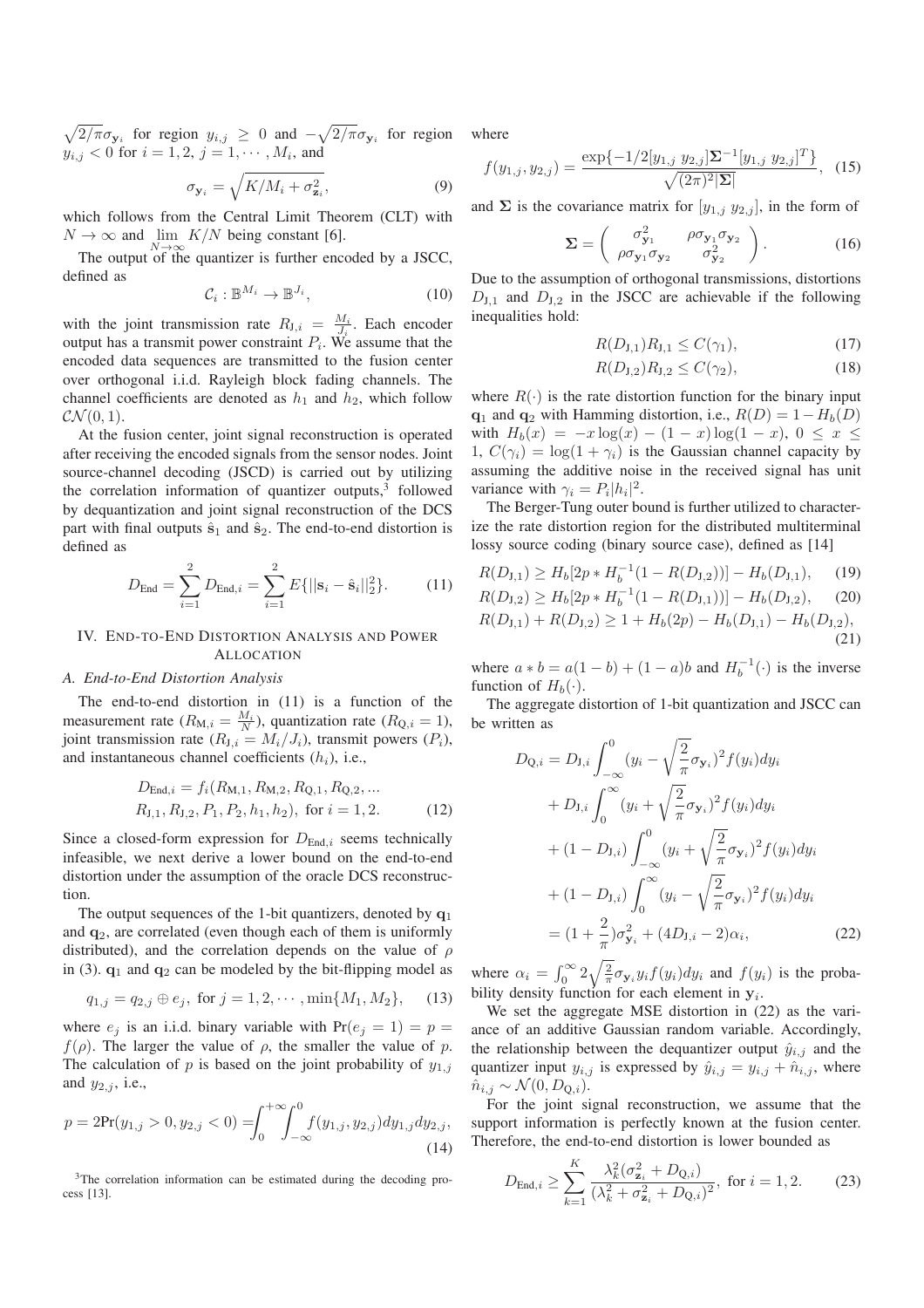under the MMSE estimation, where  $\lambda_k^2$ , for  $k = 1, \dots, K$ , are the eigenvalues of the matrix  $\mathbf{\Phi}_{\Omega_{\mathbf{u}_i}}^T \mathbf{\Phi}_{\Omega_{\mathbf{u}_i}}$ .

# *B. Minimization of Lower Bound on End-to-End Distortion via Power Allocation*

The objective is to minimize the lower bound on the end-to-end distortion in (23) subject to the constrains in (17), (18), (19)–(21) and a total power constraint  $P_1+P_2 \leq$ P. Thus, the optimization problem is formulated as follows:

$$
\min_{\{P_i, D_{1,i}\}} \sum_{i=1}^{2} \sum_{k=1}^{K} \frac{\lambda_k^2 (\sigma_{\mathbf{z}_i}^2 + D_{Q,i})}{(\lambda_k^2 + \sigma_{\mathbf{z}_i}^2 + D_{Q,i})^2}
$$
(24a)

subject to

$$
H_b[2p * H_b^{-1}(1 - \frac{C(\gamma_i)}{R_{J,\bar{i}}})] - H_b(D_{J,i}) \le \frac{C(\gamma_i)}{R_{J,i}},
$$
 (24b)

$$
1 + H_b(2p) - \sum_{i=1}^{2} H_b(D_{J,i}) \le \sum_{i=1}^{2} \frac{C(\gamma_i)}{R_{J,i}},
$$
\n(24c)

$$
D_{\mathbf{J},i} \in [0, 0.5], \sum_{i=1}^{2} P_i \le P, i \in \{1, 2\}, \overline{i} \in \{1, 2\} \setminus \{i\}. \tag{24d}
$$

Our first observation is that problem (24) is intractable to solve. To be specific,  $\frac{\lambda_k^2(\sigma_{\mathbf{z}_i}^2 + D_{Q,i})}{\sqrt{(\sigma_{\mathbf{z}_i}^2 + D_{Q,i})}}$  $\frac{\lambda_k(\sigma_{\mathbf{z}_i} + D_{\mathbf{Q},i})}{\left(\lambda_k^2 + \sigma_{\mathbf{z}_i}^2 + D_{\mathbf{Q},i}\right)^2}$  is a quasi-concave function w.r.t.  $D_{J,i} \geq 0$  which can easily be checked by second-order conditions [15, Sect. 3.4]. Thus, the convexity of the objective is difficult to prove [16]. In addition, function  $H_b[2p * H_b^{-1}(1 - \frac{C(\gamma_{\bar{i}})}{R_{1,\bar{i}}}]$  $(\frac{\sqrt{(\gamma_i)}}{R_{J,\bar{i}}})$ ] in constraint (24b) is not straightforward to handle. We propose a suboptimal but efficient algorithm to solve (24). To this end, we define a new set of variables, i.e.,  $v_i \triangleq 1 - \frac{C(\gamma_i)}{R_{1,i}}$  $\frac{C(\gamma_i)}{R_{J,i}}$  and  $w_i \triangleq H_b^{-1}(v_i)$ . Then, by noting that  $P_i = \frac{2^{2R_{J,i}(1-v_i)}-1}{|h_i|^2}$ ,  $v_i = H_b(w_i)$ , and following the epigraph transformation [15, Sect. 3.1.7], we can equivalently rewrite problem (25) in a more tractable form as

$$
\min_{\{t_{i,k}, w_i, r_i, D_{\mathcal{I},i}\}} \quad \sum_{i=1}^2 \sum_{k=1}^K t_{i,k} \tag{25a}
$$

subject to

$$
2 + \frac{\lambda_k^2}{\sigma_{\mathbf{z}_i}^2 + D_{Q,i}} + \frac{\sigma_{\mathbf{z}_i}^2 + D_{Q,i}}{\lambda_k^2} \ge \frac{1}{t_{i,k}}
$$
 (25b)

$$
H_b(2p - 4pw_{\bar{i}} + w_{\bar{i}}) + H_b(w_i) \le 1 + H_b(D_{J,i}), \quad (25c)
$$

$$
1 + H_b(2p) + \sum_{i=1}^{2} H_b(w_i) \le 2 + \sum_{i=1}^{2} H_b(D_{J,i})
$$
 (25d)

$$
\sum_{i=1}^{2} \frac{2^{r_i} - 1}{|h_i|^2} \le P, \ \frac{r_i}{2R_{J,i}} + H_b(w_i) \ge 1 \tag{25e}
$$

$$
D_{J,i} \in [0, 0.5], \ i \in \{1, 2\}, \bar{i} \in \{1, 2\} \setminus \{i\},\tag{25f}
$$

where  $\{t_{i,k}\}\$  and  $\{r_i\}\$ are newly introduced slack variables. Note that  $H_b(x)$  is a concave function. Thus, the nonconvexity of problem (25) can easily be verified from the left-side of constraints (25b)–(25d). Interestingly, problem (25) is an SCA-

applicable formulation [17]. In the light of the SCA principle, we can convexify (25) as

$$
\min_{\{t_{i,k}, w_i, r_i, D_{\mathcal{J},i}\}} \quad \sum_{i=1}^2 \sum_{k=1}^K t_{i,k} \tag{26a}
$$

subject to

$$
2 + \tilde{f}^{(n)}(D_{\mathcal{I},i}) + \frac{\sigma_{\mathbf{z}_i}^2 + D_{\mathcal{Q},i}}{\lambda_k^2} \ge \frac{1}{t_{i,k}} \tag{26b}
$$

$$
\tilde{H}_b^{(n)}(2p - 4pw_{\bar{i}} + w_{\bar{i}}) + \tilde{H}_b^{(n)}(w_i) \le 1 + H_b(D_{J,i}), \quad (26c)
$$

$$
H_b(2p) + \sum_{i=1}^{n} \tilde{H}_b^{(n)}(w_i) \le 1 + \sum_{i=1}^{n} H_b(D_{J,i})
$$
 (26d)

$$
(25e), (25f), \tag{26e}
$$

where  $\tilde{f}^{(n)}(D_{\mathrm{J},i})$  and  $\tilde{H}_b^{(n)}$  $b^{(n)}(.)$  are the first-order approximations of  $\frac{\lambda_k^2}{\sigma_{\mathbf{z}_i}^2 + D_{Q,i}}$  and  $H_b(.)$ , respectively, at some point  $\{t_{i,k}^{(n)}, w_i^{(n)}, r_i^{(n)}, D_{\mathrm{J},i}^{(n)}\}$  in the feasible set. We have

$$
\tilde{f}^{(n)}(x) \triangleq \frac{\lambda_k^2}{\sigma_{\mathbf{z}_i}^2 + x^{(n)}} - \frac{\lambda_k^2}{(\sigma_{\mathbf{z}_i}^2 + x^{(n)})^2} (x - x^{(n)}),
$$
  

$$
\tilde{H}_b^{(n)}(x) \triangleq -\frac{\log(1 - x^{(n)}) + x(\log(x^{(n)}) + \log(1 - x^{(n)}))}{\ln 2}.
$$

Here, the superscript  $n$  denotes the  $n$ -th iteration of the SCA algorithm. Problem (26) is solved at step 3 of the iterative method outlined in Algorithm 1. The optimal solution for (26) is used to form the problem to be solved at the next iteration. The iterative procedure of Algorithm 1 is guaranteed to converge by following the same arguments as those in [18].

- Algorithm 1 SCA for solving (25)
- 1: **Initialization:** Set  $n := 0$ , find an initial feasible point  $\{w_i^{(0)}, D_{{\rm J},i}^{(0)}\}$
- 2: repeat
- 3: Solve (26) and obtain optimal value  $\{w_i^*, D_{J,i}^*\}$
- 4: Update  $\{w_i^{(n+1)}, D_{\mathbf{J},i}^{(n+1)}\} := \{w_i^*, D_{\mathbf{J},i}^*\}$
- 5: Update  $n := n + 1$
- 6: until Convergence
- 7: **Output**  $\{t_{i,k}^{(n)}, w_i^{(n)}, r_i^{(n)}, D_{\mathrm{J},i}^{(n)}\}$

# V. NUMERICAL RESULTS

In this section, we evaluate the theoretical end-to-end distortion and practical implementation for the DCS under 1-bit quantization at each sensor node. The ACC-aided turbo code with polynomial  $G = ([3, 2])_8$  is taken as a JSCC [13] and SOMP [2] is applied as the DCS joint signal reconstruction scheme for practical implementation. In all the experiments, we set  $M_1 = M_2 = 50$ ,  $N = 60$ ,  $R_{J,1} = R_{J,2} = 0.5$ ,  $\rho = 0.95$ , and  $K = 4$ . In the derivation of the theoretical lower bound of the end-to-end distortion, we assume that  $\lambda^2$  = [1.3 1.0 0.8 0.6] is perfectly known for a given measurement matrix.<sup>4</sup>

<sup>&</sup>lt;sup>4</sup>In the practical implementation, we assume that the non-zero elements are in the first K positions of  $\mathbf{u}_1$  and  $\mathbf{u}_2$ . The measurement matrices  $\mathbf{\Phi}_1$  and  $\Phi_2$  are designed to be the same.